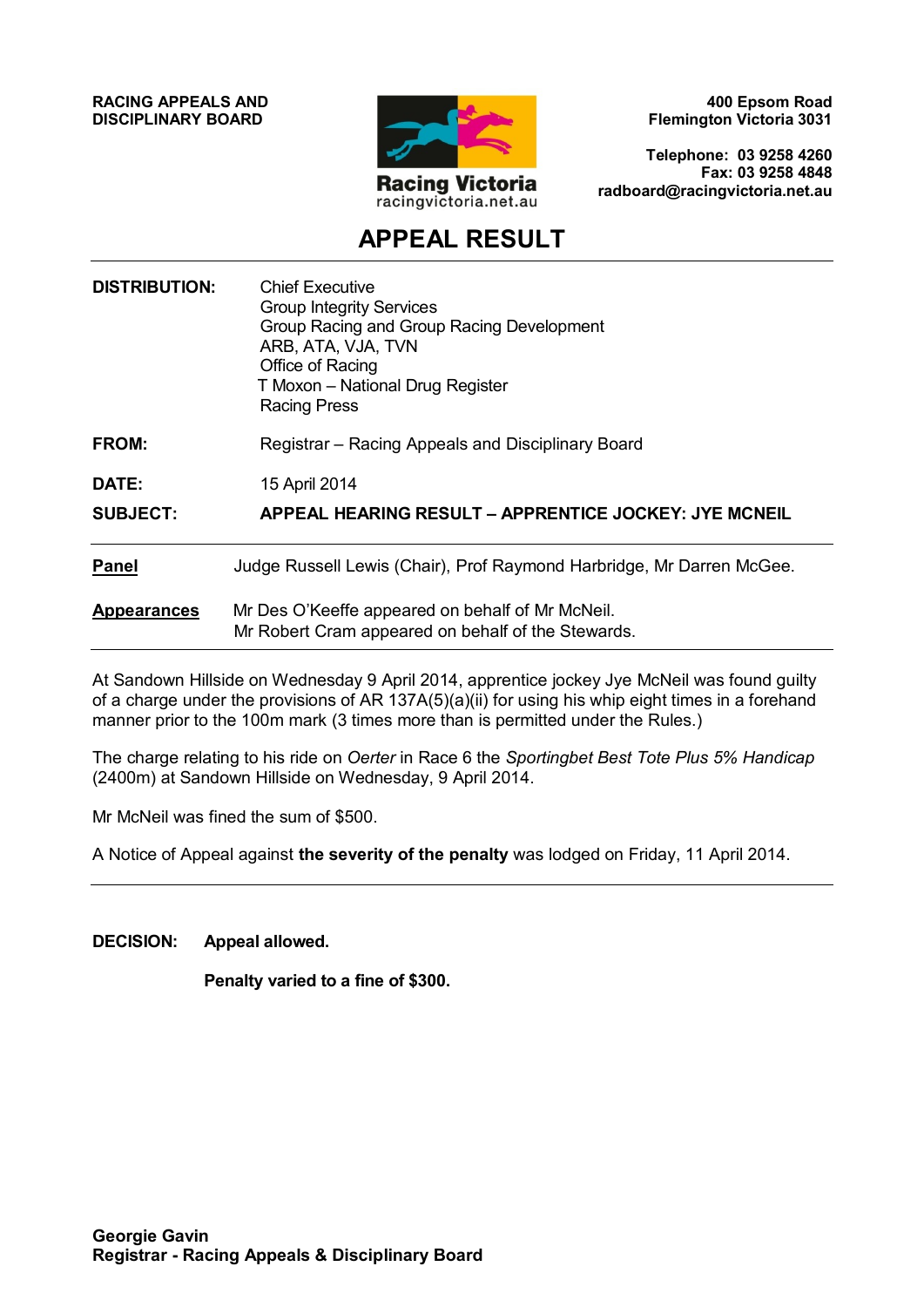# **TRANSCRIPT OF PROCEEDINGS**

# **RACING APPEALS AND DISCIPLINARY BOARD**

 $\mathcal{L}_\text{max}$  , and the contribution of the contribution of the contribution of the contribution of the contribution of the contribution of the contribution of the contribution of the contribution of the contribution of t

## **HIS HONOUR JUDGE R.P.L. LEWIS, Chairman PROF R. HARBRIDGE MR D. McGEE**

#### **EXTRACT OF PROCEEDINGS**

#### **DECISION**

# **IN THE MATTER OF THE SPORTINGBET BEST TOTE PLUS 5% HANDICAP OVER 2400 METRES AT SANDOWN HILLSIDE ON 9/4/14**

### **APPRENTICE JOCKEY: JYE McNEIL**

#### **MELBOURNE**

#### **TUESDAY, 15 APRIL 2014**

MR R. CRAM appeared on behalf of the RVL Stewards

MR D. O'KEEFFE appeared on behalf of Mr J. McNeil